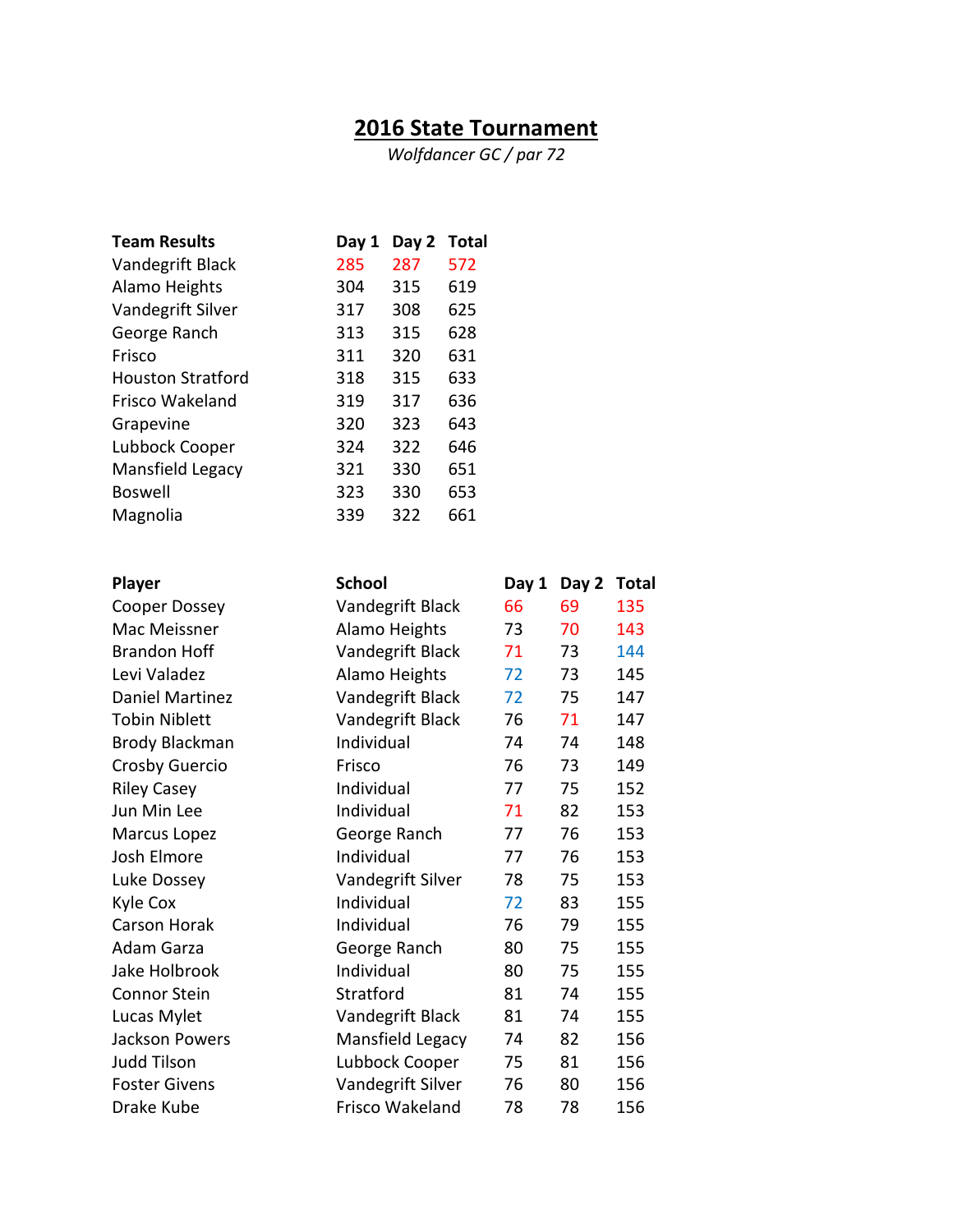| <b>Player</b>           | <b>School</b>     | Day 1 | Day 2 | <b>Total</b> |
|-------------------------|-------------------|-------|-------|--------------|
| <b>Tony Pope</b>        | Stratford         | 76    | 81    | 157          |
| <b>Matthew Riedel</b>   | Stratford         | 78    | 79    | 157          |
| Parker Smith            | Frisco            | 77    | 81    | 158          |
| Ben Roeder              | Magnolia          | 77    | 81    | 158          |
| <b>Trevor Mellott</b>   | Mansfield Legacy  | 77    | 81    | 158          |
| <b>Dalton Doerr</b>     | Vandegrift Silver | 82    | 76    | 158          |
| Zane Warren             | George Ranch      | 74    | 85    | 159          |
| <b>Matthew Whitney</b>  | Frisco Wakeland   | 77    | 82    | 159          |
| Cole Fewin              | Lubbock Cooper    | 79    | 80    | 159          |
| Will Hocker             | Grapevine         | 81    | 78    | 159          |
| Ryan Burke              | Magnolia          | 85    | 75    | 160          |
| Zach Cole               | Individual        | 82    | 79    | 161          |
| Chase Ybarra            | Frisco            | 80    | 82    | 162          |
| <b>Nic Bowles</b>       | Grapevine         | 80    | 82    | 162          |
| Reece Posey             | <b>Boswell</b>    | 81    | 81    | 162          |
| Jake Stevenson          | Individual        | 81    | 81    | 162          |
| Luke Whitney            | Frisco Wakeland   | 85    | 77    | 162          |
| <b>Mitchell Vetter</b>  | Grapevine         | 77    | 86    | 163          |
| <b>Addison Williams</b> | <b>Boswell</b>    | 78    | 75    | 163          |
| <b>Wyatt Speaks</b>     | Vandegrift Silver | 81    | 82    | 163          |
| Lane Roye               | <b>Boswell</b>    | 83    | 80    | 163          |
| <b>Harrison Hicks</b>   | Frisco Wakeland   | 83    | 80    | 163          |
| Jacob Rockefeller       | Vandegrift Silver | 86    | 77    | 163          |
| <b>Tanner Davis</b>     | Magnolia          | 87    | 76    | 163          |
| Matthew Bibby           | Grapevine         | 84    | 80    | 164          |
| Parker Ray              | Alamo Heights     | 78    | 87    | 165          |
| Jenson Rogenes          | Frisco            | 78    | 87    | 165          |
| Jackson Tuthill         | Frisco Wakeland   | 81    | 84    | 165          |
| Austin Kelley           | Grapevine         | 82    | 83    | 165          |
| Zach Burch              | Lubbock Cooper    | 84    | 81    | 165          |
| Sam Berryman            | Alamo Heights     | 81    | 85    | 166          |
| <b>Dillon Owens</b>     | Lubbock Cooper    | 86    | 80    | 166          |
| <b>Matthew Maier</b>    | George Ranch      | 87    | 79    | 166          |
| <b>Chandler Blanton</b> | Mansfield Legacy  | 85    | 82    | 167          |
| Nathan Haley            | Individual        | 78    | 90    | 168          |
| Chris Lopez             | George Ranch      | 82    | 86    | 168          |
| <b>Cortland Curgus</b>  | Frisco            | 84    | 84    | 168          |
| Will Henderson          | Stratford         | 87    | 81    | 168          |
| Jake Wade               | Individual        | 78    | 91    | 169          |
| <b>Ben Lake</b>         | Individual        | 91    | 78    | 169          |
| Jack Diamond            | Stratford         | 83    | 87    | 170          |
| Kolton Newman           | Mansfield Legacy  | 86    | 85    | 171          |